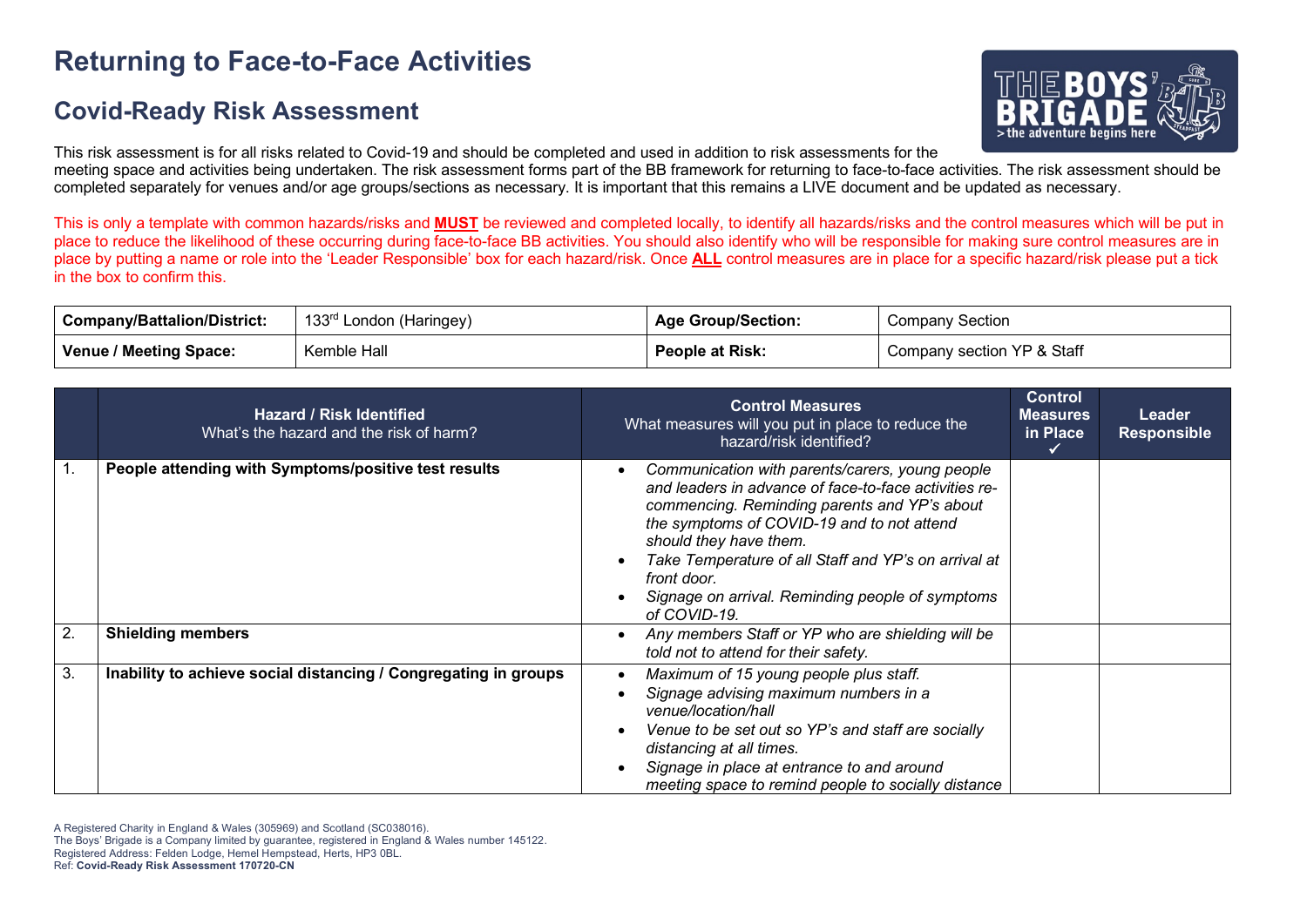|     |                                                                                                   | Young people and staff wearing masks<br>Chairs spaced out around the hall for young people<br>to place their belongings and sit to wait for session                                                                                                                                                                                                                                                                                                                                                                                                 |
|-----|---------------------------------------------------------------------------------------------------|-----------------------------------------------------------------------------------------------------------------------------------------------------------------------------------------------------------------------------------------------------------------------------------------------------------------------------------------------------------------------------------------------------------------------------------------------------------------------------------------------------------------------------------------------------|
|     |                                                                                                   | to beginning.                                                                                                                                                                                                                                                                                                                                                                                                                                                                                                                                       |
| 6.  | People testing positive after attending a session.                                                | Record attendance for young people and staff,<br>advise temporary change to data protection policy<br>in line with requirements for NHS TEST & TRACE.<br>Action plan in place.<br>Leaders briefed on actions to be taken if activity in<br>progress and/or for 'Test and Trace' requirements if<br>a positive case is reported.<br>Possibility of not meeting face to face for 1-2<br>weeks, allowing people to get tested.                                                                                                                         |
| 7.  | Risk of infection spread due to poor hand hygiene for those<br>attending face-to-face activities. | Handwashing or hand sanitiser available at<br>$\bullet$<br>entrances/exits and around the meeting space.<br>Everyone to use hand sanitiser or handwashing on<br>arrival/exit.<br>Hand washing or sanitiser at regular intervals<br>during activity.                                                                                                                                                                                                                                                                                                 |
| 8.  | Risk of infection spread as a result of contaminated /unclean<br>surfaces at meeting space.       | Cleaning of meeting space before and after starting<br>$\bullet$<br>face-to-face activities.<br>Regular cleaning of high-contact surfaces/items<br>(i.e. door handles, tables, toilets, etc) during<br>activities.<br>Cleaning materials including appropriate PPE<br>available to leaders with safe storage.                                                                                                                                                                                                                                       |
| 10. | Use of games/ craft equipment                                                                     | Cleaning of activity equipment before starting face-<br>$\bullet$<br>to-face activities.<br>Cleaning in between usage by different groups /<br>leaving equipment for 72hours.<br>Assigning specific equipment to groups/teams for<br>sessions and limiting volume of equipment used.<br>All craft materials to be allocated to each single<br>person specifically<br>All YP's to wash hands thoroughly before and after<br>any games or Crafts take place.<br>Staff will consider social distancing and use of<br>equipment when planning sessions. |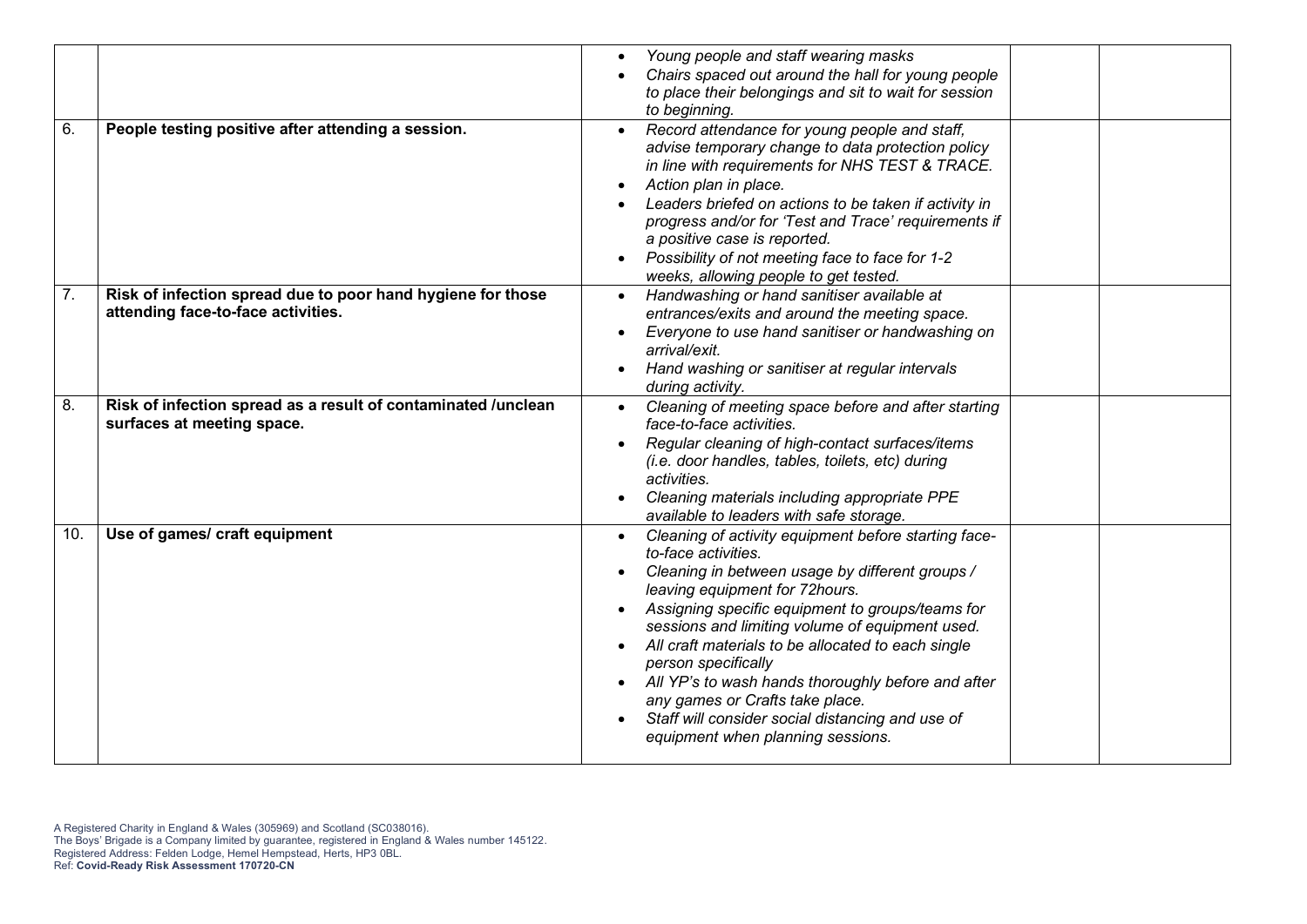| 12.<br>13. | Getting COVID-19 from someone in the hall who is not a BB<br>member<br>Spreading COVID-19 through speaking/shouting/singing | No other groups or people are to enter the<br>premises 30 minutes prior and until 30 mins after<br>No people other than young people and staff can<br>gain access to the hall.<br>No singing to take place.<br>$\bullet$                                                                                                                                                                                                                                               |
|------------|-----------------------------------------------------------------------------------------------------------------------------|------------------------------------------------------------------------------------------------------------------------------------------------------------------------------------------------------------------------------------------------------------------------------------------------------------------------------------------------------------------------------------------------------------------------------------------------------------------------|
|            |                                                                                                                             | All YP's and Staff to wear PPE in the form of a face<br>mask as per NYA Guidance for activities with over<br>11's                                                                                                                                                                                                                                                                                                                                                      |
| 14.        | Canteen, serving food/ drinks                                                                                               | Young People and leaders asked to bring their own<br>bottles of water.<br>No activities to include cooking or food preparation.<br>No Canteen until further notice                                                                                                                                                                                                                                                                                                     |
| 15.        | Risk of infection spread through collection of money or other<br>documents from members or parents/carers.                  | Encouraging use of electronic communication<br>$\bullet$<br>(OBM) and payment. Either direct to the bank or<br>contactless via the card reader.<br>Quarantining items in a safe location for minimum<br>72 hours.<br>Using appropriate PPE in line with current<br>government guidance. (gloves)                                                                                                                                                                       |
| 16.        | Higher risk of infection spread through inability to maintain<br>social distancing in an Emergency or First Aid Situation.  | For minor injuries the First Aider provides resources<br>and instructions for injured person to administer<br>first aid themselves.<br>PPE equipment (face mask, apron, gloves and<br>$\bullet$<br>hand sanitiser) to be located with First Aid kit to<br>ensure social distancing mitigations where First Aid<br>needs to be administered.<br>For all issues beyond the comfort of the first aider<br>999/111 (depending on incident) are to be called<br>immediately |
| 17.        | <b>Car sharing</b>                                                                                                          | No lifts are to be given until further notice.                                                                                                                                                                                                                                                                                                                                                                                                                         |
| 18         | Falling in/ Parade                                                                                                          | Company section will not take part in Falling in for<br>$\bullet$<br>the foreseeable future                                                                                                                                                                                                                                                                                                                                                                            |
| 19.        | Possible risk of contamination of clothing                                                                                  | Young people to attend sessions in a change of<br>$\bullet$<br>clothing to what they have worn during the day.<br>Top half uniform (with badges), casual bottoms for<br>foreseeable future.<br>Young people not to change in the hall, must<br>already come in uniform.                                                                                                                                                                                                |

A Registered Charity in England & Wales (305969) and Scotland (SC038016).

The Boys' Brigade is a Company limited by guarantee, registered in England & Wales number 145122. Registered Address: Felden Lodge, Hemel Hempstead, Herts, HP3 0BL.

Ref: **Covid-Ready Risk Assessment 170720-CN**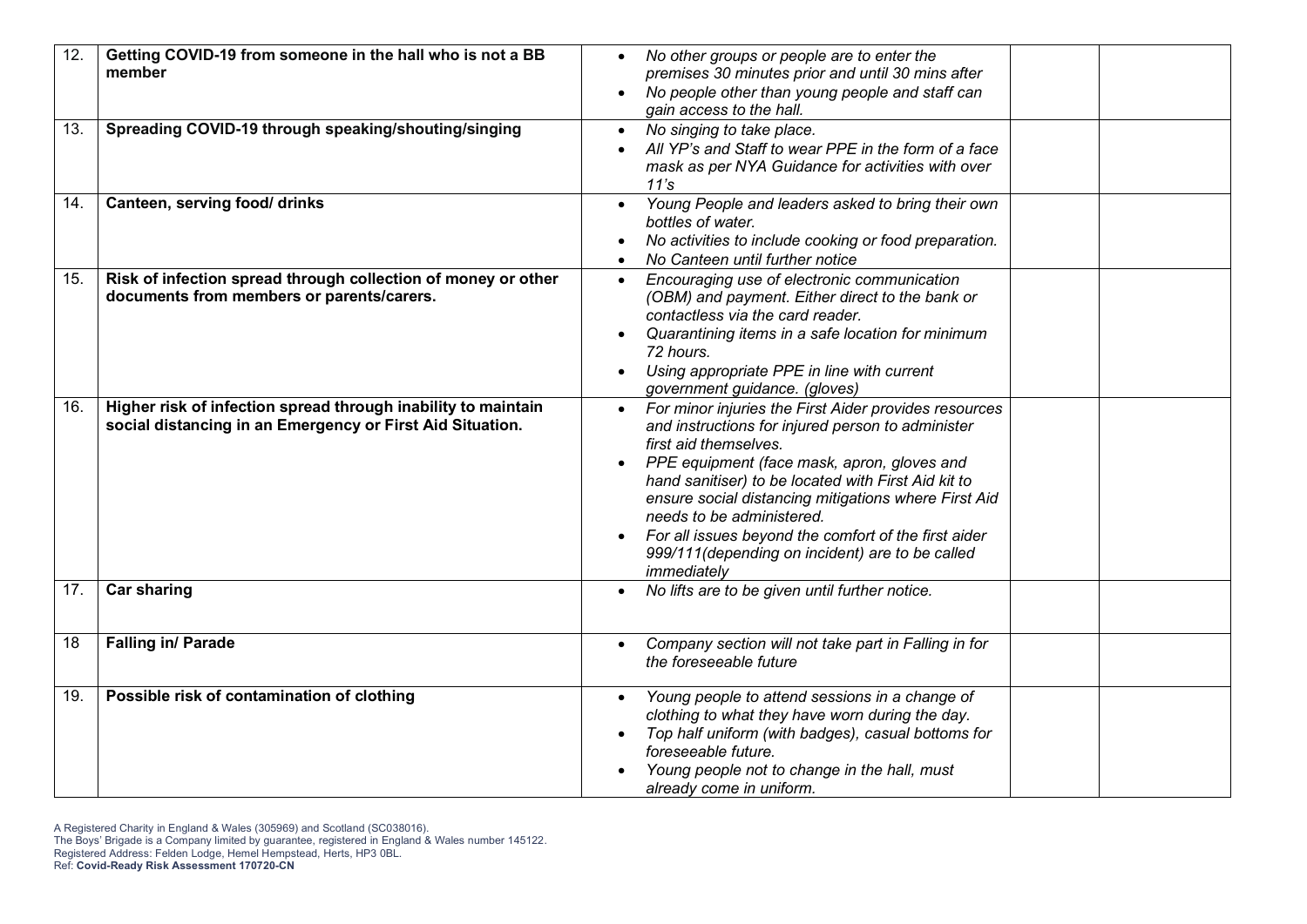| Review: This risk assessment should be reviewed regularly and when there is any transition between stages/levels of operating. Any additions/changes to this risk<br>assessment should be recorded in the 'Update Log' below. |  |  |  |  |
|-------------------------------------------------------------------------------------------------------------------------------------------------------------------------------------------------------------------------------|--|--|--|--|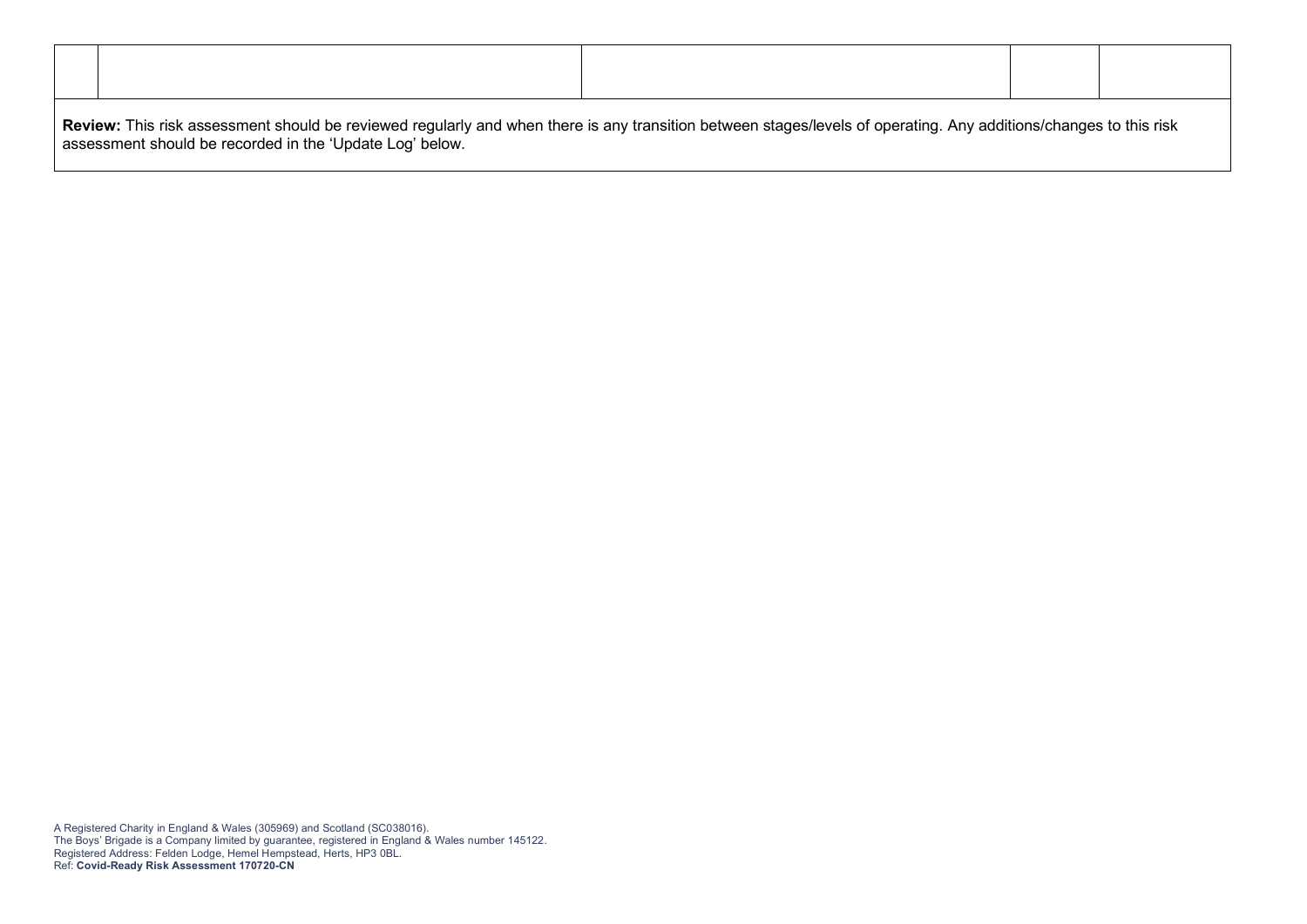## **APPROVAL**

This risk assessment **MUST** be approved in line with the BB framework for returning to face-to-face activities by the following roles:

| Approved by | Name: Andrew Ryder | Approved by            | Name: Fr Morris | Approved by      | Name: Shannon Edmonds |
|-------------|--------------------|------------------------|-----------------|------------------|-----------------------|
| Company     | Role: Captain      | <b>Chaplain/Church</b> | Role: Chaplain  | Leader/Officer   | Role: Lieutenant      |
| Captain     | Date: 1.9.2020     | Representative         | Date:21.9.2020  | in Charge of age | Date:6.9.2020         |
|             |                    |                        |                 | group            |                       |
|             |                    |                        |                 |                  |                       |

Please note: Approval for activities being run by Battalion/Districts should be by a minimum of two Officer Bearers (Secretary, President, Treasurer, Vice-President).

Once the local approval process is complete (i.e. this 'Risk Assessment' and 'Company Action Log'), you will be 'Covid-Ready' and able to return to face-toface activities once BB Headquarters has indicated that Companies can operate at stage 3 or 4 (See 'Staged Approach'). **Remember, this will NOT be before 1st September 2020.**

**Check the current stage we are operating at boys-brigade.org.uk/coronavirus-update/**

## **UPDATE LOG**

Once approved, all updates to this risk assessment **MUST** be detailed below:

|                  | Changes (provide details of any changes made)                                                                                                                                                         | Date Changed | <b>Changed By</b>                    |
|------------------|-------------------------------------------------------------------------------------------------------------------------------------------------------------------------------------------------------|--------------|--------------------------------------|
| $\overline{1}$ . | Removed from section 3 -Maximum of 15 members plus staff- not needed, enough space needed in hall<br>to accommodate young people/staff socially distanced.                                            | 27.5.2021    | Agreed at staff meeting<br>27.5.2021 |
| $\overline{2}$ . | Removed in section 19 young person to attend session in change of clothes.                                                                                                                            | 27.5.2021    | Agreed at staff meeting<br>27.5.2021 |
| l 3.             | Visits to park during summer term- When going outside of hall, this will only be possible if space allows<br>Juniors to be socially distanced and safe. Assessment to be made on night by staff team. | 27.5.2021    | Agreed at staff meeting<br>27.5.2021 |

### **REVIEW LIST**

All leaders involved in running activities should be listed below and **MUST** review this risk assessment once approved. All future updates **MUST** also be shared with all leaders on the review list below.

A Registered Charity in England & Wales (305969) and Scotland (SC038016). The Boys' Brigade is a Company limited by guarantee, registered in England & Wales number 145122. Registered Address: Felden Lodge, Hemel Hempstead, Herts, HP3 0BL. Ref: **Covid-Ready Risk Assessment 170720-CN**